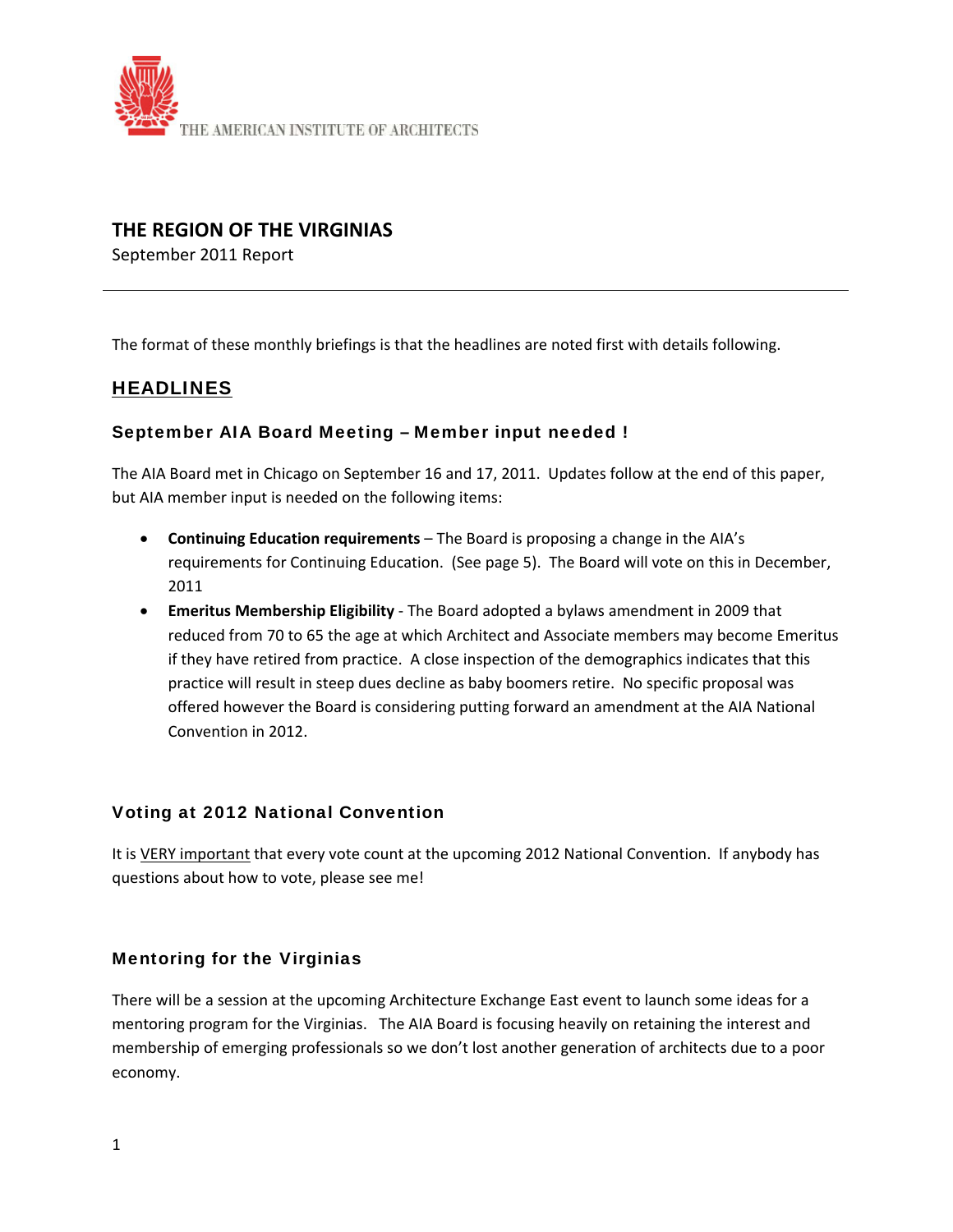

# Dates for 2012 National AIA Events Published

- Grassroots will be held in Washington DC on March 7‐10, 2012
- AIA National Convention will be held in Washington DC on May 16-19<sup>th</sup>

NOTE: The AIA Northern Virginia is planning a regional party for next year's convention. Stay tuned!

# Virginia Society AIA Design Forum X

The tenth VSAIA Design Forum will be held in Charlottesville on March  $16^{th}$  and  $17^{th}$  and the theme will be "Skins". There will be a regional meeting at the Design Forum and the regional board is invited to attend. VSAIA will publish more details later.

## Chapter Visits

I met with the AIA Richmond Chapter in early July, 2011 and with the Blue Ridge Chapter in Abingdon in late July. I'll be meeting with the Northern Virginia Chapter in October and with the West Virginia Chapter in November.

# Regional YAF Director Needed

Teera Games, AIA has moved to North Carolina leaving the office of Regional YAF Director open. Potential candidates should contact the Young Architects Forum Regional Director Advisor; Jason Dale Pierce, AIA 314.322.4017.

# DETAILS

## September 2011 Board Meeting Notes:

REGIONAL DIRECTOR APPORTIONMENT

Based on the current rules, the states of California and Texas are each at risk of losing a regional director due to membership decline in both states and increased membership in overseas chapters. (Since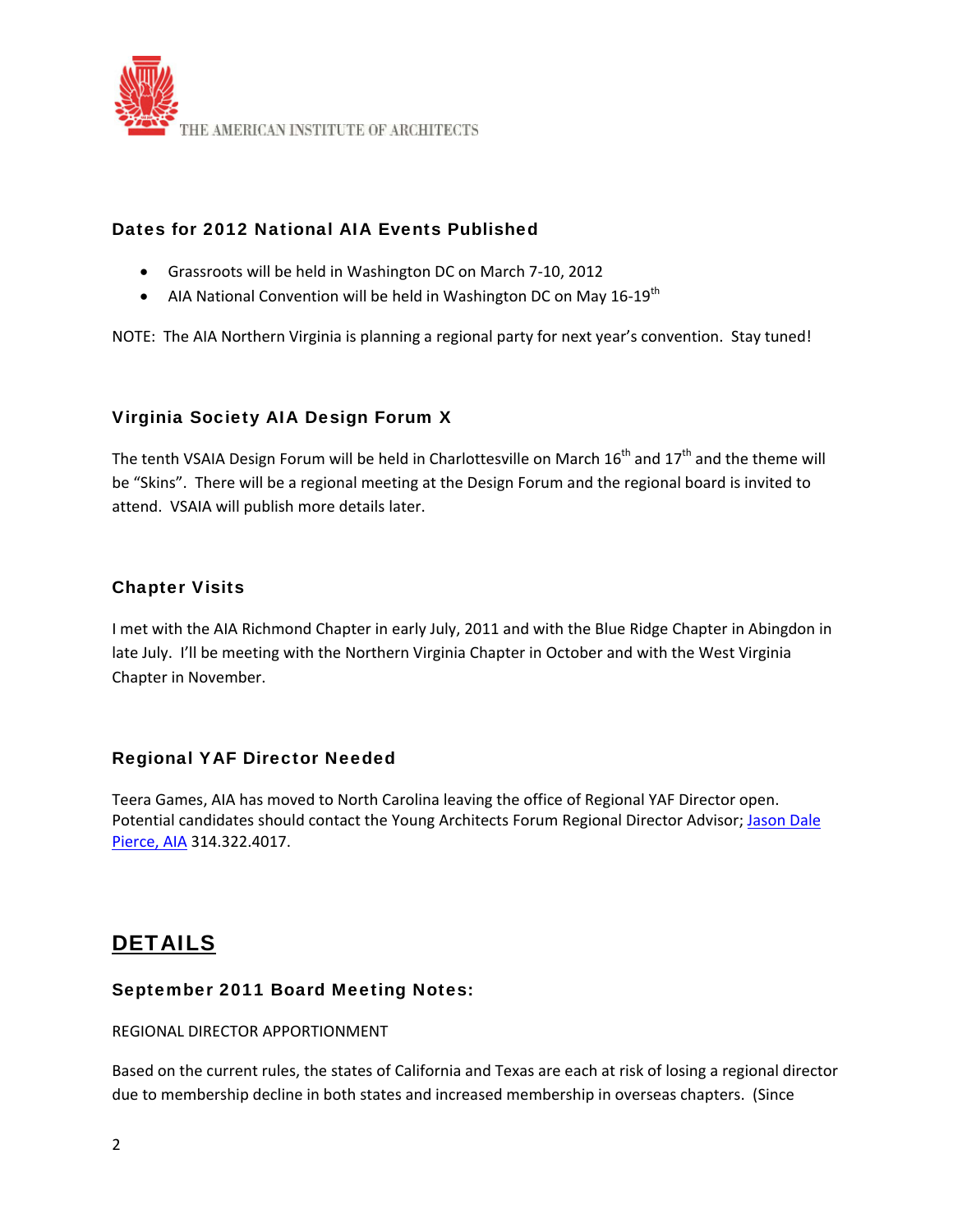

THE AMERICAN INSTITUTE OF ARCHITECTS

overseas chapters have grown, this increases the denominator by which we divide to reach the threshold for number of Regional Directors). In addition, the two states are very close to meeting the required threshold. Therefore the Board voted to suspend by one month the action of reducing regional directors while looking for a long term solution that rewards overseas chapters while not penalizing domestic chapters. The AIA will also be looking at ways to give advance notification to Regions in danger of falling below the threshold. For the Virginias, our minimum threshold is 1,318 and we currently have 1,632 members. If the growth of overseas chapters continues on its current trajectory, and if membership holds steady, we may be in danger of being absorbed into another region at some point in the future unless the bylaws are changed.

|                    |                                |                  | <b>Associate &amp;</b> |                 |              |        | Number<br>of<br>regional |
|--------------------|--------------------------------|------------------|------------------------|-----------------|--------------|--------|--------------------------|
| <b>Region</b>      |                                |                  | <b>International</b>   |                 | 9/30/2011    |        | directors                |
| <b>Number</b>      | <b>Region Name</b>             | <b>Architect</b> | <b>Associate</b>       | <b>Emeritus</b> | <b>Total</b> |        | in 2012                  |
| $\mathbf 0$        | <b>No Region Name</b>          | 192              | 324                    | 27              | 543          | 0.71%  | N/A                      |
| 1                  | <b>California</b>              | 6088             | 1806                   | 1316            | 9210         | 12.02% | 4                        |
| $\overline{2}$     | <b>Central States</b>          | 2892             | 1068                   | 414             | 4374         | 5.71%  | $\overline{2}$           |
| 4                  | <b>Florida &amp; Caribbean</b> | 2306             | 567                    | 422             | 3295         | 4.30%  | $\overline{2}$           |
| 5                  | <b>Gulf States</b>             | 2594             | 924                    | 333             | 3851         | 5.03%  | $\overline{2}$           |
| 6                  | <b>Illinois</b>                | 2711             | 686                    | 365             | 3762         | 4.91%  | $\overline{2}$           |
| 7                  | Michigan                       | 932              | 344                    | 289             | 1565         | 2.04%  | 1                        |
| 8                  | <b>Middle Atlantic</b>         | 2469             | 801                    | 291             | 3561         | 4.65%  | $\overline{2}$           |
| 9                  | <b>New England</b>             | 3790             | 811                    | 577             | 5178         | 6.76%  | $\overline{2}$           |
| 10                 | <b>New York</b>                | 5070             | 1326                   | 558             | 6954         | 9.08%  | 3                        |
| 11                 | <b>North Central States</b>    | 2332             | 696                    | 350             | 3378         | 4.41%  | $\overline{2}$           |
| 12                 | <b>Northwest &amp; Pacific</b> | 3799             | 983                    | 601             | 5383         | 7.03%  | $\overline{2}$           |
| 13                 | <b>Ohio Valley</b>             | 2336             | 495                    | 399             | 3230         | 4.22%  | $\overline{2}$           |
| 14                 | Pennsylvania                   | 1896             | 348                    | 304             | 2548         | 3.33%  | 1                        |
| 15                 | <b>South Atlantic</b>          | 3606             | 781                    | 494             | 4881         | 6.37%  | $\overline{2}$           |
| 16                 | <b>Texas</b>                   | 4328             | 1238                   | 573             | 6139         | 8.01%  | 3                        |
| 17                 | <b>Western Mountain</b>        | 3109             | 871                    | 422             | 4402         | 5.75%  | $\overline{2}$           |
| 18                 | <b>New Jersey</b>              | 1381             | 283                    | 221             | 1885         | 2.46%  | 1                        |
| 19                 | <b>Virginias</b>               | 1632             | 602                    | 227             | 2461         | 3.21%  | 1                        |
| <b>Grand Total</b> |                                | 53463            | 14954                  | 8183            | 76600        |        |                          |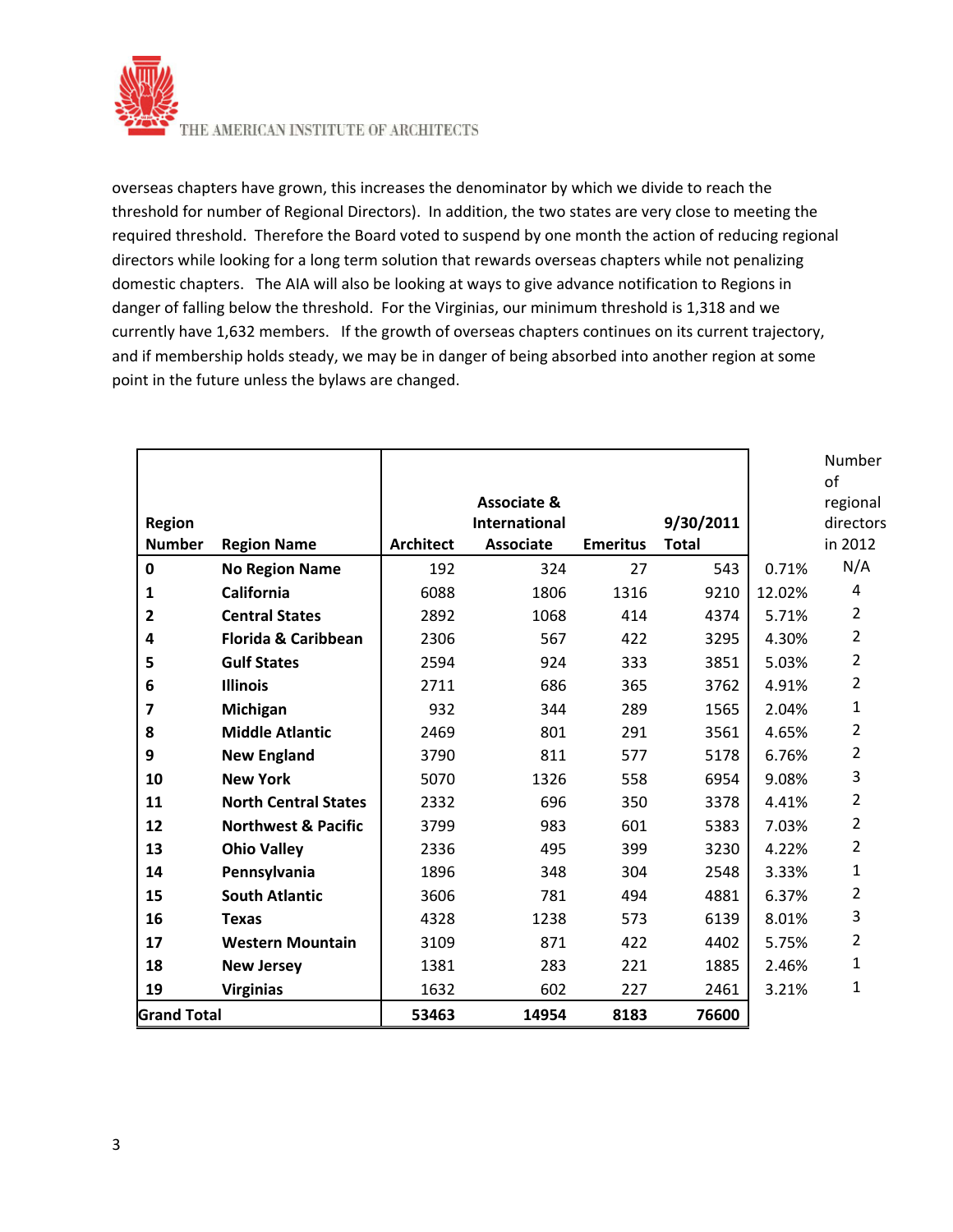

## WHAT'S NEXT?

Incoming 2012 President Jeff Potter presented his program for 2012. It involves communications under the title, "Speak the Architect" and supporting components under the title "Optimize capabilities of Components" all with three priorities promoting the value of design, engaging emerging professionals and enhancing members' ability to share knowledge with each other.

#### GUEST SPEAKER

ASLA President, John Mueller was an invited guest. He spoke about the ASLA's goal of making the public more aware of what Landscape Architects do. The ASLA has case studies showing how architects can best interact with Landscape Architects. Mr. Mueller also talked about ASLA governance matters, such as when members become Emeritus, which may be a relevant comparison to how the AIA handles such matters. The ASLA sees the international Green Building Code as a "game changer" for them.

#### PUBLIC AWARENESS

The AIA is embarking on a Communications Plan intended to reach out to the general public and improve the visibility of architects and architecture. A plan will be presented to the Board at its December meeting.

#### GLOBAL CHAPTER

The Board voted to form a "Global Chapter" for currently unassigned members practicing overseas. This is intended to embrace in a formal way those members that have no chapter (component) affiliation to retain them as members. These members have a choice of aligning with several professional architectural associations (RIBA, etc.) We want to maintain the strength of the AIA brand overseas.

## ARCHIPAC

Currently the Archi‐Pac has raised \$103,000 which surpasses the total from last year. An additional 300 AIA members have contributed from last year.